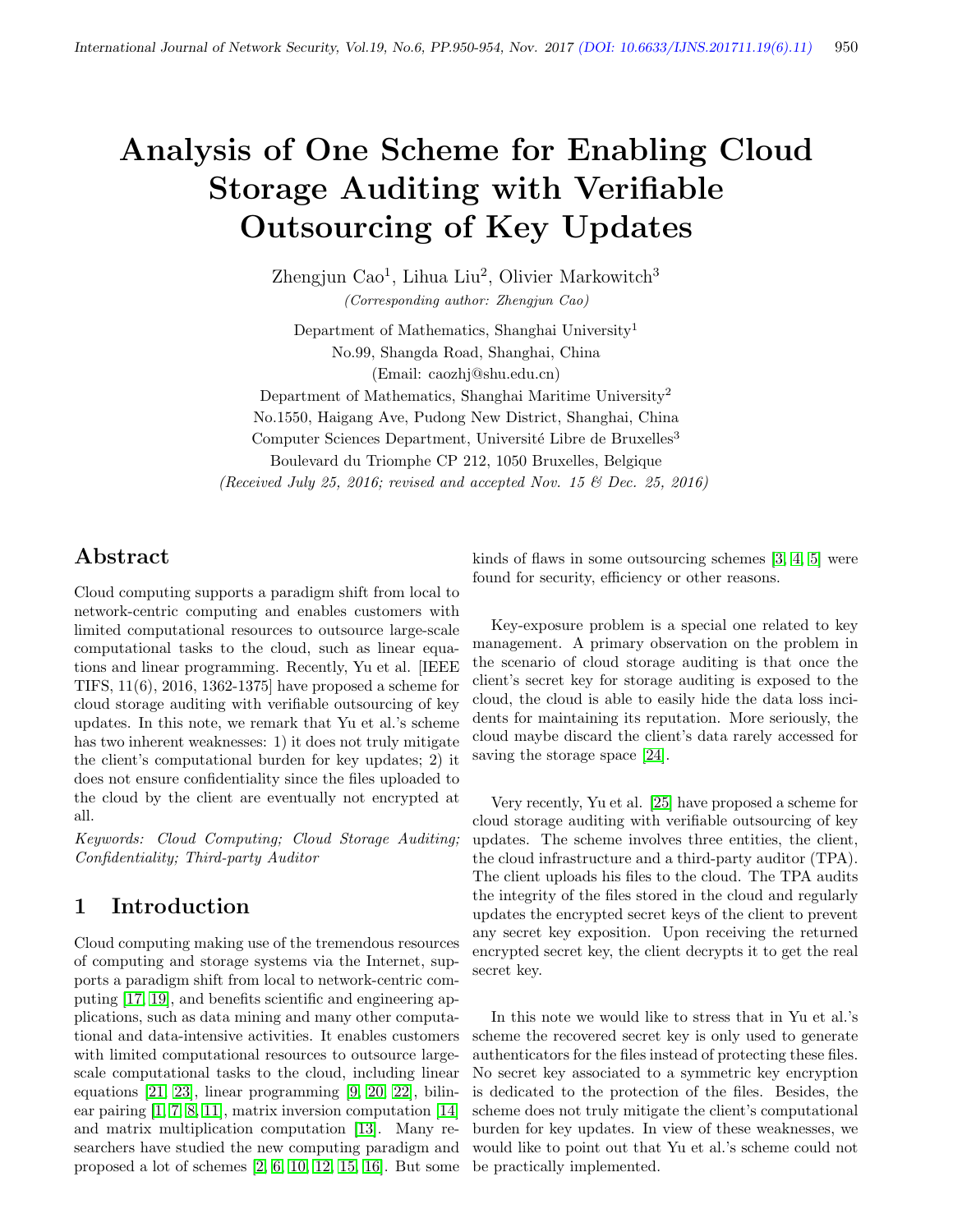## 2 Review of Yu et al.'s Scheme

The scheme [\[25\]](#page-4-12) uses the following notations.  $G_1, G_2$  are two multiplicative groups with some prime order q. g is a generator of  $G_1$ .  $\hat{e}: G_1 \times G_1 \to G_2$  is a bilinear pairing.  $H_1: G_1 \to G_1, H_2: \{0,1\}^* \times G_1 \to \mathbb{Z}_q^*$  and  $H_3: \{0,1\}^* \times G_1 \rightarrow G_1$  are three cryptographic hash functions. T is the total periods number of the whole lifetime for the files stored in the cloud.  $w_1 \cdots w_t$  is the binary string of the node  $w^j$  associated with period j.  $w^j|_k (k \leq t)$  is the k-prefix of  $w^j$ .  $w^{j_0}, w^{j_1}$  are the left child node and the right child node of  $w^j$ , respectively.  $w^j|_{\bar{k}}$  is the sibling node of  $w^{j}|_{k}$ . PK is the public key which is unchanged in the whole lifetime.  $ES_{w^j}$  is the encrypted node secret key.  $R_{w^j}$  is the verification value which is used to verify the validity of authenticators.  $ESK_j$  is the client's encrypted secret key in period j.  $X_i$  is the set composed by the key pairs.  $\Omega_j$  is a set composed by the verification values.  $(ES, R)$  is the key pair of the root node.  $F$  is a file which the client wants to store in cloud.  $m_i(i = 1, \dots, n)$  are *n* blocks of file *F*. *DK* is the decryption key to recover the encrypted secret key for cloud storage auditing.

It involves three entities, some clients, a third-party auditor (TPA), and the cloud. The client has a secret key associated to a signature SSig for ensuring the integrity of not only the file identifier name but also the time period  $i$ . The protocol consists of the following phases:

- **SysSetup:** Given a security parameter  $k$  and the total time period  $T$ , the client picks a generator  $u$ of  $G_1, \rho, \tau \in \mathbb{Z}_q^*$  and computes  $R = g^{\rho}, G =$  $g^{\tau}$ ,  $ES = H_1(R)^{\rho - \tau}$ . Set  $PK = (R, G, u)$ . Set  $X_0 =$  $\{(ES, R)\}, \Omega_0 = \emptyset$  (where  $\emptyset$  is null set),  $DK = \tau$  and keep it himself. The client sends  $ESK_0 = (X_0, \Omega_0)$ to the TPA.
- **EkeyUpdate:** Input  $ESK_j$ , the time period j, and the public key PK. The TPA parses  $ESK_j = (X_i, \Omega_j)$ where  $X_j$  is organized as a stack which consists of  $(ES_{w,i}, R_{w,i})$  and the key pairs of the right siblings of the nodes on the path from the root to  $w^j$ . The top element of the stack is  $(ES_{w^j}, R_{w^j})$ . Firstly, pop  $(ES_{w,i}, R_{w,i})$  off the stack. Then do as follows:
	- If  $w^j$  is an internal node  $(w^{j+1} = w^{j_0})$  in this case), select  $\rho_{w^{j_0}}, \rho_{w^{j_1}} \in \mathbb{Z}_q^*$ . And then compute  $R_{w^{j_0}} = g^{\rho_{w^{j_0}}}, R_{w^{j_1}} = g^{\rho_{w^{j_1}}},$  $h_{w^{j_0}} = H_2(w^{j_0}, R_{w^{j_0}}), h_{w^{j_1}} = H_2(w^{j_1}, R_{w^{j_1}}),$  $ES_{w^{j_0}} = ES_{w^{j}} \cdot H_1(R)^{\rho_{w^{j_0}} h_{w^{j_0}}}, ES_{w^{j_1}} =$  $ES_{w^j} \cdot H_1(R)^{\rho_{w^j1}} h_{w^j1}$ . Push  $(ES_{w^{j_1}}, R_{w^{j_1}})$  and  $(ES_{w^{j_0}}, R_{w^{j_0}})$  onto the stack orderly. Let  $X_{j+1}$ denote the current stack and define  $\Omega_{j+1}$  =  $\Omega_j\bigcup\{R_{w^{j_0}}\}.$
	- If  $w^j$  is a leaf, define  $X_{j+1}$  with the current stack. If  $w_t = 0$  (the node  $w_{j+1}$  is the right sibling node of  $w^j$  in this case), then set  $\Omega_{j+1} =$  $\Omega_j \bigcup \{ R_{w^{j+1}} \} - \{ R_{w^{j}} \}$   $(R_{w^{j+1}}$  can be read from the new top  $(ES_{w^{j+1}}, R_{w^{j+1}})$  of the stack). If

 $w_t = 1$  ( $w^{j+1} = w''1$  in this case, where  $w''$ is the longest string such that  $w''0$  is a prefix of  $w^j$ ), then set  $\Omega_{j+1} = \Omega_j \bigcup \{ R_{w^{j+1}} \}$  –  ${R_{w''0}, R_{w''01}, \cdots, R_{w_t}}$  ( $R_{w^{j+1}}$  can be read from the new top  $(ES_{w^{j+1}}, R_{w^{j+1}})$  of the stack).

- Erase key pair  $(ES_{w^j}, R_{w^j})$ , and return  $ESK_{j+1} = (X_{j+1}, \Omega_{j+1}).$
- **VerESK:** Input a client's encrypted secret key  $ESK_j =$  $(X_i, \Omega_i)$ , the current period j and the public key PK. The client checks that

$$
\hat{e}(g, ES_{w^j}) = \hat{e}\left(R/G \cdot \prod_{m=1}^t R_{w^{j_1}}^{h_{w^{j_1}}}, H_1(R)\right),
$$

where  $h_{w^j} = H_2(w^j, R_{w^j}).$ 

- **DecESK:** The client computes  $S_{w^j} = ES_{w^j} \cdot H_1(R)^{\tau}$ . The real secret key is set as  $SK_j = (X'_j, \Omega_j)$ , where  $X'_{j}$  is the same stack as  $X_{j}$  except that the top element in  $X'_j$  is  $(S_{w^j}, R_{w^j})$  instead of  $(ES_{w^j}, R_{w^j})$  in  $X_i$ .
- **AuthGen:** For a file  $F = \{m_1, \dots, m_n\}$  and the current period j, the client proceeds as follows.
	- Parse  $SK_j = (X'_j, \Omega_j)$  and read the top element  $(S_{w^j}, R_{w^j})$  from the stack  $X'_j$ . Select  $r \in \mathbb{Z}_q^*$ and compute  $U = g^r$ ,

$$
\sigma_i = H_3(name||i||j, U)^r \cdot S_{w^j} \cdot u^{rm_i}
$$

 $(i = 1, \dots, n)$ , where the *name* is chosen randomly from  $\mathbb{Z}_q^*$  as the identifier of the file F. Generate a file tag for  $F$  and  $j$  using the signature SSig in order to ensure the integrity of name and j. Denote the set of authenticators in time period j with  $\Phi = (j, U, {\{\sigma_i\}}_{1 \leq i \leq n}, \Omega_j)$ .

- Send the file  $F$  and the set of authenticators along with the file tag to cloud.
- **ProofGen:** Input a file F, a set of authenticators  $\Phi$  =  $(j, U, {\{\sigma_i\}}_{1 \leq i \leq n}, \Omega_j)$ , a time period j, a challenge  $Chal = \{(i, v_i)\}_{i \in I}$  (where  $I = \{s_1, \dots, s_c\}$  is a celement subset of set  $[1, n]$  and  $v_i \in \mathbb{Z}_q$  and the public key PK. The cloud calculates an aggregated authenticator  $\Phi = (j, U, \sigma, \Omega_j)$ , where  $\sigma = \Pi_{i \in I} \sigma_i^{v_i}$ . It also computes  $\mu = \sum_{i \in I} v_i m_i$ . It then sends  $P = (j, U, \sigma, \mu, \Omega_j)$  along with the file tag as the response proof of storage correctness to the TPA.
- **ProofVerify:** Input a proof  $P$ , a challenge *Chal*, a time period  $j$  and the public key  $PK$ . The TPA parses  $\Omega_j = (R_{w^j}|_1, \cdots, R_{w^j}|_t)$ . He then verifies the integrity of *name* and  $j$  by checking the file tag. After that, the client verifies whether the following equation holds:

$$
\begin{array}{rcl}\n\hat{e}(g,\sigma) & = & \hat{e}(R \cdot \Pi_{m=1}^t R_{w^j \mid m}^{h_{w^j} \mid m}, H_1(R)^{\sum_{i \in I} v_i}) \\
&\quad \cdot \hat{e}(U, u^\mu \cdot \Pi_{i \in I} H_3(name \|\boldsymbol{i}\|\boldsymbol{j}, U)^{v_i}),\n\end{array}
$$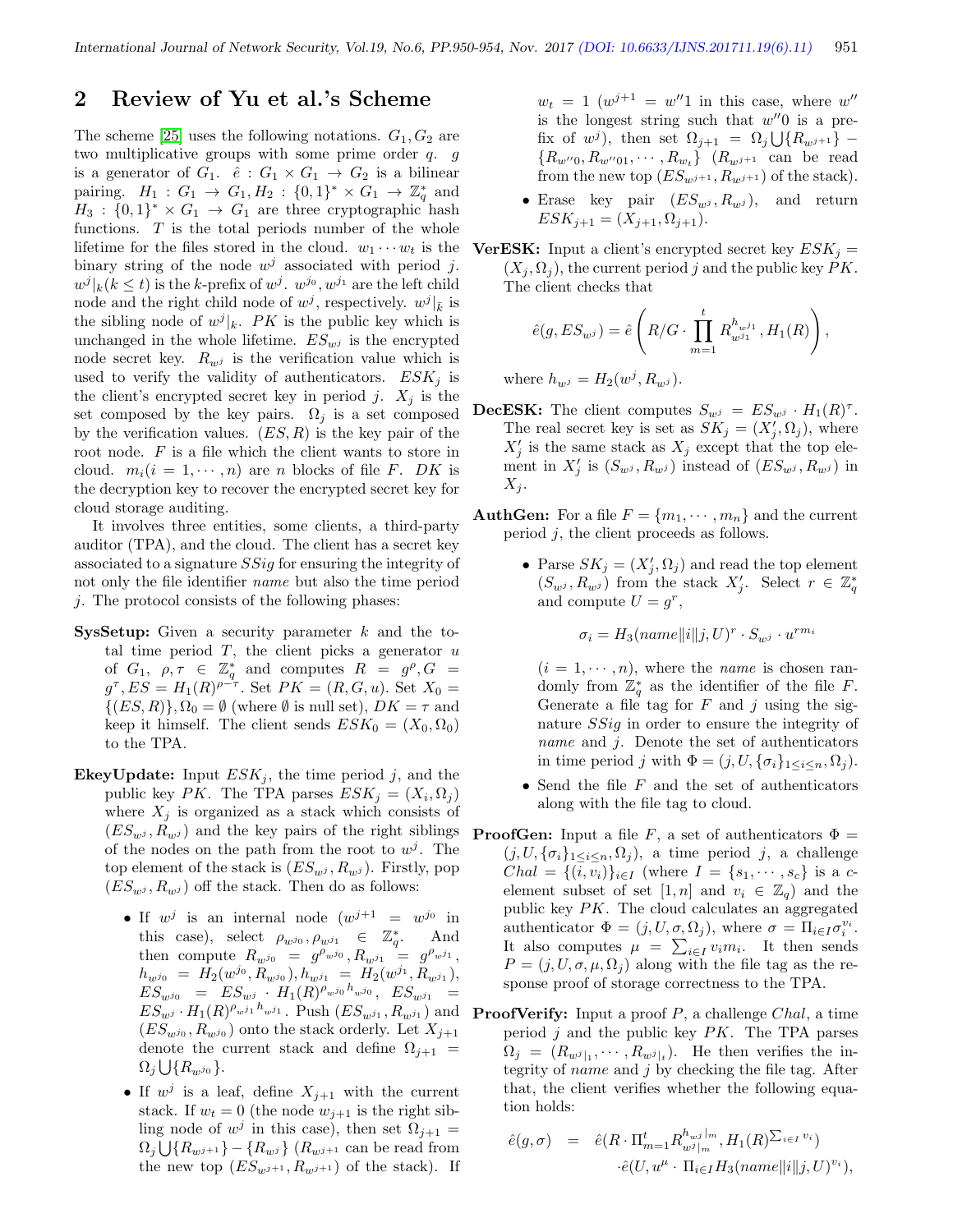| Client                                                                             |                               | <b>TPA</b>                                                                 |                      | Cloud                                      |
|------------------------------------------------------------------------------------|-------------------------------|----------------------------------------------------------------------------|----------------------|--------------------------------------------|
| $-SysSetup.$ Set $PK = (R, G, u),$                                                 |                               |                                                                            |                      |                                            |
| $X_0 = \{ (ES, R) \}, \Omega_0 = \emptyset.$                                       |                               |                                                                            |                      |                                            |
| $DK = \tau, ESK_0 = (X_0, \Omega_0).$                                              | $\xrightarrow{ESK_0}$         | -EkeyUpdate. Update                                                        |                      |                                            |
|                                                                                    |                               | $\overline{\mathcal{L}^{ESK_1}}$ it as $ESK_1 = (X_1, \Omega_1).$          |                      |                                            |
|                                                                                    |                               |                                                                            |                      |                                            |
|                                                                                    |                               |                                                                            |                      |                                            |
| $-VerESK$ . Check $\hat{e}(g, ES_{\omega^j}) =$                                    | $\overline{\overline{ESK_j}}$ |                                                                            |                      |                                            |
| $\hat{e}(R/G \cdot \prod_{m=1}^{t} R_{\omega_{j_1}}^{h_{\omega^{j_1}}} , H_1(R)).$ |                               |                                                                            |                      |                                            |
| $-DecESK$ . Compute                                                                |                               |                                                                            |                      |                                            |
| $S_{\omega j} = ES_{\omega j} \cdot H_1(R)^{\tau},$                                |                               |                                                                            |                      |                                            |
| $SK_i = (X_i', \Omega_i).$                                                         |                               |                                                                            |                      |                                            |
| $-AuthGen.$ For a file $F = \{m_1,$                                                |                               |                                                                            |                      |                                            |
| $\cdots$ , $m_n$ , compute $U = g^r$ , $\sigma_i$                                  |                               |                                                                            |                      |                                            |
| $= H_3(name  i  j, U)^r \cdot S_{\omega i} \cdot u^{rm_i}$                         |                               |                                                                            |                      |                                            |
| $i=1,\cdots,n$ . Generate tag for                                                  |                               |                                                                            |                      |                                            |
| $F, j$ using the signature $SSig$ .                                                |                               |                                                                            |                      |                                            |
| Set $\Phi = (j, U, {\{\sigma_i\}}_{1 \leq i \leq n}, \Omega_i).$                   |                               | upload $F$ , $\Phi$ , $tag$                                                | $\rightarrow$        | Store $F$ , $\Phi$ , tag.                  |
|                                                                                    |                               |                                                                            |                      |                                            |
|                                                                                    |                               | $-Challenge.$ Set                                                          |                      |                                            |
|                                                                                    |                               | $Chal = \{(i, v_i)\}_{i \in I}.$                                           | $\xrightarrow{Chal}$ | $-ProofGen.$                               |
|                                                                                    |                               |                                                                            |                      | $\sigma = \prod_{i \in I} \sigma_i^{v_i},$ |
|                                                                                    |                               |                                                                            |                      | $\mu = \sum_{i \in I} v_i m_i.$            |
|                                                                                    |                               | $-ProofVerify. Verify the$                                                 | $\leftarrow$         | $P = \{j, U, \sigma, \mu, \Omega_j\}.$     |
|                                                                                    |                               | integrity of <i>name</i> and                                               |                      |                                            |
|                                                                                    |                               | $j$ by checking the tag.                                                   |                      |                                            |
|                                                                                    |                               | Check $\hat{e}(g,\sigma) \stackrel{f}{=}$                                  |                      |                                            |
|                                                                                    |                               | $\hat{e}\left(R\cdot\prod_{m=1}^t R_{\omega^j m}^{h_{\omega^j m}},\right)$ |                      |                                            |
|                                                                                    |                               | $H_1(R)^{\sum_{i\in I} v_i}$ $\cdot \hat{e}(U, u^{\mu})$                   |                      |                                            |
|                                                                                    |                               | $\cdot \prod_{i \in I} H_3(name  i  j, U)^{v_i})$                          |                      |                                            |

Table 1: Yu et al.'s outsourcing scheme

where  $h_{w^j} = H_2(w^j, R_{w^j})$ . If it holds, returns "True", otherwise returns "False".

We refer to the following Table 1 for a brief description of Yu et al.'s scheme [\[25\]](#page-4-12).

# 3 Analysis of Yu et al.'s Scheme

The scheme [\[25\]](#page-4-12) aims to deal with the key exposure problem. They proposed the paradigm of cloud storage auditing which enables a client to outsource the burden of key updates to the third party auditor. But we find the scheme has two inherent flaws.

1) The scheme does not truly mitigate the client's computational burden for key updates. Concretely, in the time period  $j$ , the client's main computational task is to calculate

$$
U = g^{r}, S_{\omega^{j}} = ES_{\omega^{j}} \cdot H_{1}(R)^{\tau},
$$
  
\n
$$
\sigma_{i} = H_{3}(name||i||j, U)^{r} \cdot S_{\omega^{j}} \cdot u^{rm_{i}},
$$
  
\n
$$
i = 1, \cdots, n
$$
  
\n
$$
\hat{e}(g, ES_{\omega^{j}}) \stackrel{?}{=} \hat{e}(R/G \cdot \prod_{m=1}^{t} R_{\omega_{j_{1}}}^{h_{\omega^{j_{1}}}, H_{1}(R)).
$$

while the TPA's main computational task is to calculate

$$
R_{\omega^{j_0}} = g^{\rho_{\omega^{j_0}}}, \ E S_{\omega^{j_0}} = E S_{\omega^j} \cdot H_1(R)^{\rho_{\omega^{j_0}} h_{\omega^{j_0}}},
$$
  

$$
R_{\omega^{j_1}} = g^{\rho_{\omega^{j_1}}}, \ E S_{\omega^{j_1}} = E S_{\omega^j} \cdot H_1(R)^{\rho_{\omega^{j_1}} h_{\omega^{j_1}}},
$$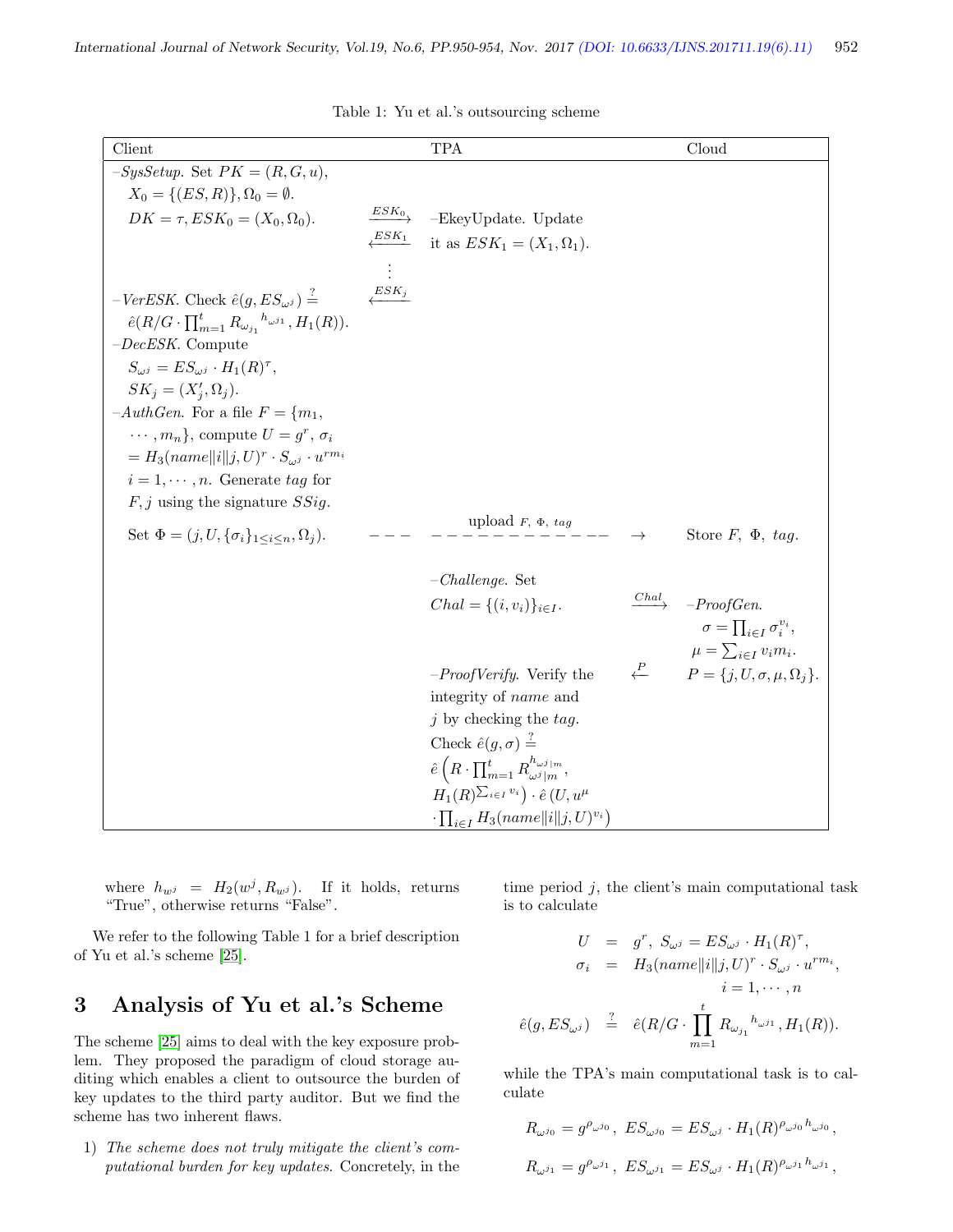$$
\begin{array}{rcl}\n\hat{e}(g,\sigma) & \stackrel{?}{=} & \hat{e}\left(R \cdot \prod_{m=1}^t R_{\omega^j|m}^{h_{\omega^j|m}} , H_1(R)^{\sum_{i \in I} v_i}\right) \\
& \cdot \hat{e}\left(U, u^{\mu} \cdot \prod_{i \in I} H_3(name||i||j, U)^{v_i}\right).\n\end{array}
$$

It is easy to find that the computational task for the client is almost equal to that for the TPA. That means the client's computational burden is not truly alleviated.

- 2) The scheme does not ensure any confidentiality since the files uploaded by the client to the cloud are in fact not encrypted at all. In the phase AuthGen, it is specified that the client has to parse the file  $F$  as  ${m_1, \dots, m_n}$  and generate the authenticator  $\Phi$  by invoking these  $m_i$ . The client then sends  $\{F, \Phi, tag\}$ to the cloud. Clearly, the authors have forgotten to assign a symmetric key encryption to protect the file F. In practice, it is conventional to encrypt files using any symmetric key encryption, such as AES. Due to computing overhead [\[18\]](#page-4-13), a public key encryption is usually just used to establish the secure channel needed to exchange the secret key of a symmetrickey system.
- 3) We would like to stress that if the uploaded file  $F$  is viewed as an encrypted file, then the scheme has to assign three groups of secret keys,  $SK_1$  for encrypting the file  $F, SK_2$  for generating the authenticator  $\Phi$  for  $F$ , and  $SK_3$  for signing *name* and the timestamp j (it specifies that "the client has held a secret key for a signature  $SSig$ , which is used to ensure the integrity not only of the file identifier name but also of the time period j"). Obviously, both  $SK_1$  and  $SK_3$  held by the client could also be exposed (as  $SK<sub>2</sub>$ ), but the authors [\[25\]](#page-4-12) have not realized the main danger. The proposed method only solves the problem of updating  $SK<sub>2</sub>$ . Therefore, the proposed scheme does not solve correctly the client's key exposure problem.
- 4) We think it seems impossible to revise the scheme such that it could simultaneously update the involved secret keys  $SK_1, SK_2$  and  $SK_3$ , because the client has to retrieve the file  $F$  stored previously on the cloud in order to update the symmetric key  $SK_1$ . In such case, it is totally unnecessary to introduce the key  $SK_2$  for generating the authenticator  $\Phi$  for the file  $F$ . Frankly speaking, this is an inherent flaw in the proposed model by Yu et al.

## 4 Conclusion

We show that there are two flaws in Yu et al.'s scheme for cloud storage auditing with verifiable outsourcing of key updates, and remark that the scheme cannot be practically implemented. We would like to stress that the proposed paradigm is somewhat artificial because the client is able to update his secret keys solely by himself.

## Acknowledgments

The work is supported by the National Natural Science Foundation of China (61303200, 61411146001), the Brussels Region (Innoviris) and the SeCloud Project. We are grateful to the reviewers for their valuable suggestions.

### References

- <span id="page-3-1"></span>[1] S. Canard, J. Devigne, and O. Sanders, "Delegating a pairing can be both secure and efficient," in Proceedings of Applied Cryptography and Network Se $curity (ACNS'14)$ , pp. 549–565, Lausanne, Switzerland, June 2014.
- <span id="page-3-5"></span>[2] S. Canard et al., "Toward generic method for serveraided cryptography," in Proceedings of Information and Communications Security (ICICS'13), pp. 373– 392, Beijing, China, November 2013.
- <span id="page-3-8"></span>[3] Z. J. Cao and L. H. Liu, "Comment on 'harnessing the cloud for securely outsourcing large-scale systems of linear equations'," IEEE Transactions on Parallel Distributed Systems, vol. 27, no. 5, pp. 1551–1552, 2016.
- <span id="page-3-9"></span>[4] Z. J. Cao and L. H. Liu, "A note on two schemes for secure outsourcing of linear programming," International Journal of Network Security, vol. 19, no. 2, pp. 323–326, 2017.
- <span id="page-3-10"></span>[5] Z. J. Cao, L. H. Liu, and O. Markowitch, "On two kinds of flaws in some server-aided verification schemes," International Journal of Network Security, vol. 18, no. 6, pp. 1054–1059, 2016.
- <span id="page-3-6"></span>[6] F. Chen, T. Xiang, and Y. Y. Yang, "Privacypreserving and verifiable protocols for scientific computation outsourcing to the cloud," Journal of Parallel Distributed Computing, vol. 74, pp. 2141–2151, 2014.
- <span id="page-3-2"></span>[7] X. F. Chen et al., "Efficient algorithms for secure outsourcing of bilinear pairings," Theoretical Computer Science, no. 562, pp. 112-121, 2015.
- <span id="page-3-3"></span>[8] B. Chevallier-Mames et al., "Secure delegation of elliptic-curve pairing," in Proceedings of Smart Card Research and Advanced Application, 9th IFIP WG 8.8/11.2 International Conference (CARDIS'10), pp. 24–35, Passau, Germany, Apr. 2010.
- <span id="page-3-0"></span>[9] J. Dreier and F. Kerschbaum, "Practical privacypreserving multiparty linear programming based on problem transformation," in Proceedings of IEEE International Conference on Privacy, Security, Risk, and Trust, and IEEE International Conference on Social Computing (PASSAT/SocialCom'11), pp. 916–924, Boston, MA, USA, Oct. 2011.
- <span id="page-3-7"></span>[10] M. Girault and D. Lefranc, "Server-aided verification: Theory and practice," in Proceedings of Advances in Cryptology (ASIACRYPT'05), pp. 605– 623, Chennai, India, Dec. 2005.
- <span id="page-3-4"></span>[11] S. Hohenberger and A. Lysyanskaya, "How to securely outsource cryptographic computations," in